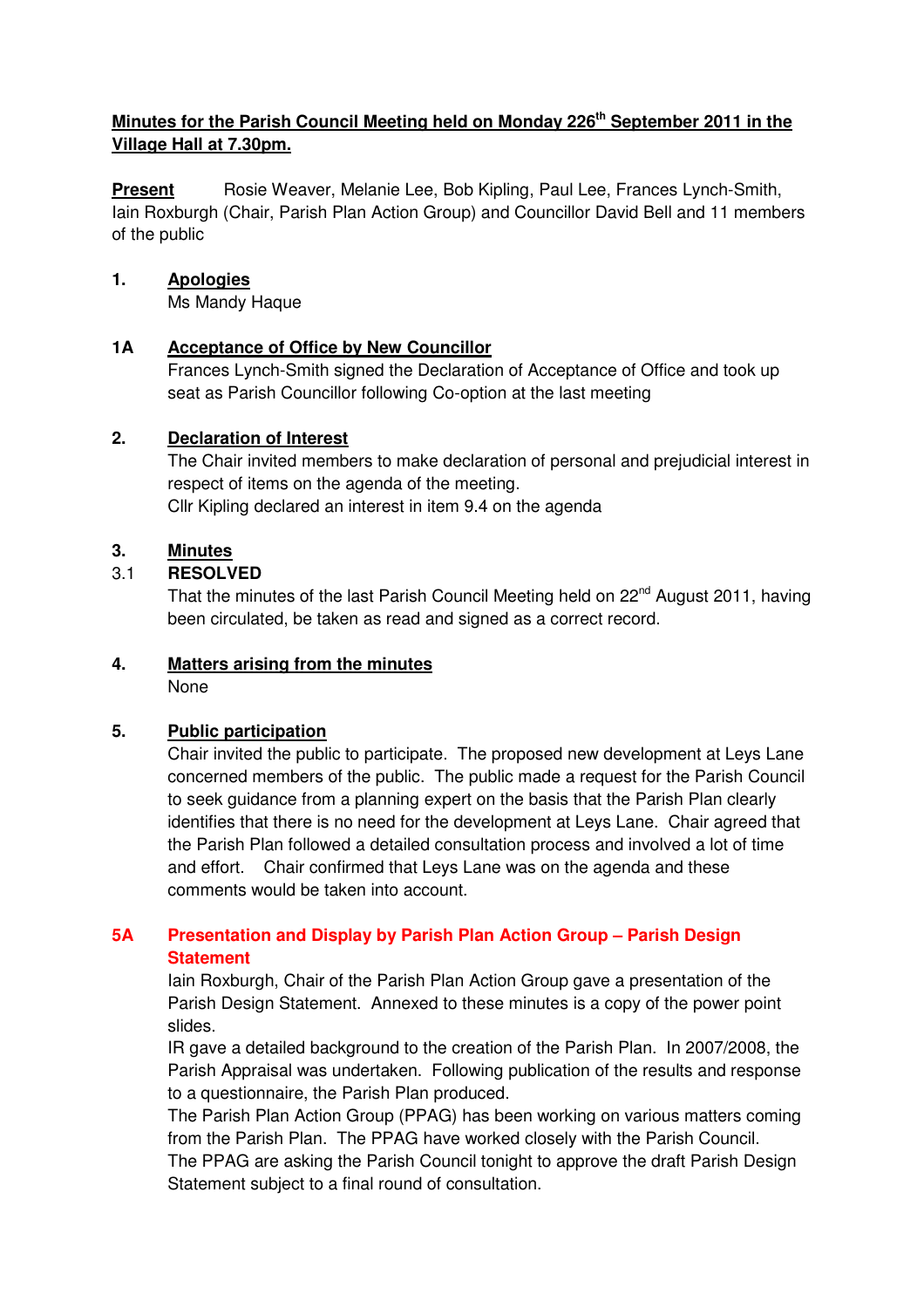IR explained that the document was essentially for developers and planners. It will be used as a reference for every planning application regarding the Parish. The document will form part of the Parish Plan when it s fully approved. The document provides the views of the Parish. It is very much to do with the physical environment. It aims to draw attention to the valued characteristics of the Parish. IR went through each power point slide and then went through the guidance statements and pointed out any controversial matters.

Each section of the guidance statement was subject to debate.

 Public participation continued and questions invited regarding the presentation. A member of the public wanted it recognised that we should work with partners adjoining Meriden.

 A member of public asked if the Parish Design Statement would deal with the plans for an incinerator. Chair informed that we did not have full details; however, the Parish Council are inviting British Coal to attend a Parish meeting. The public viewed the display boards in the village hall.

**RESOLVED** (proposed by PL and seconded by ML)

The draft form of the Parish Design Statement is approved.

# **6. Correspondence and Communication**

- 6.1 Letter from Taylor Wimpey Giving formal notice to end allotment tenancies
- 6.2 E-mail from Alan Lole sending thanks for donation
- 6.3 E-mail request from Jennifer Weston SMBC to provide update on Action Against Poverty.
- 6.4 E-mail from Priority Builders notifying of completion of work
- 6.5 E-mail requests by Rachel Carson on behalf of Taylor Wimpey for meeting with Chair of Parish Council
- 6.6 Letter from resident of Parish regarding Leys Lane
- 6.7 E-mail from resident of Parish regarding traffic on Fillongley Road, The Green and school

Clerk to contact police to see if a further speedwatch session may be undertaken in the area

- 6.8 E-mail complaint from resident regarding decision to ban dogs from new playing fields
- 6.9 E-mail regarding graffiti on play equipment An inspection has been made and no graffiti identified
- 6.10 Letter from Taylor Wimpey requesting confidential information
- 6.11 E-mail regarding lack of dropped kerb to gain access to play facility from Filongley Road

Clerk to advise neighbourhood co-ordinator

- 6.12 Various e-mails from residents regarding Leys Lane
- 6.13 E-mail sending thanks for relocation of litterbin in Millisons Wood

# **7. Receive Reports**

7.1 Committee Member for Village Hall Management Committee - no meeting

7.2 School Governors for Parish Council – RW attended the first meeting that was mainly dealing with formalities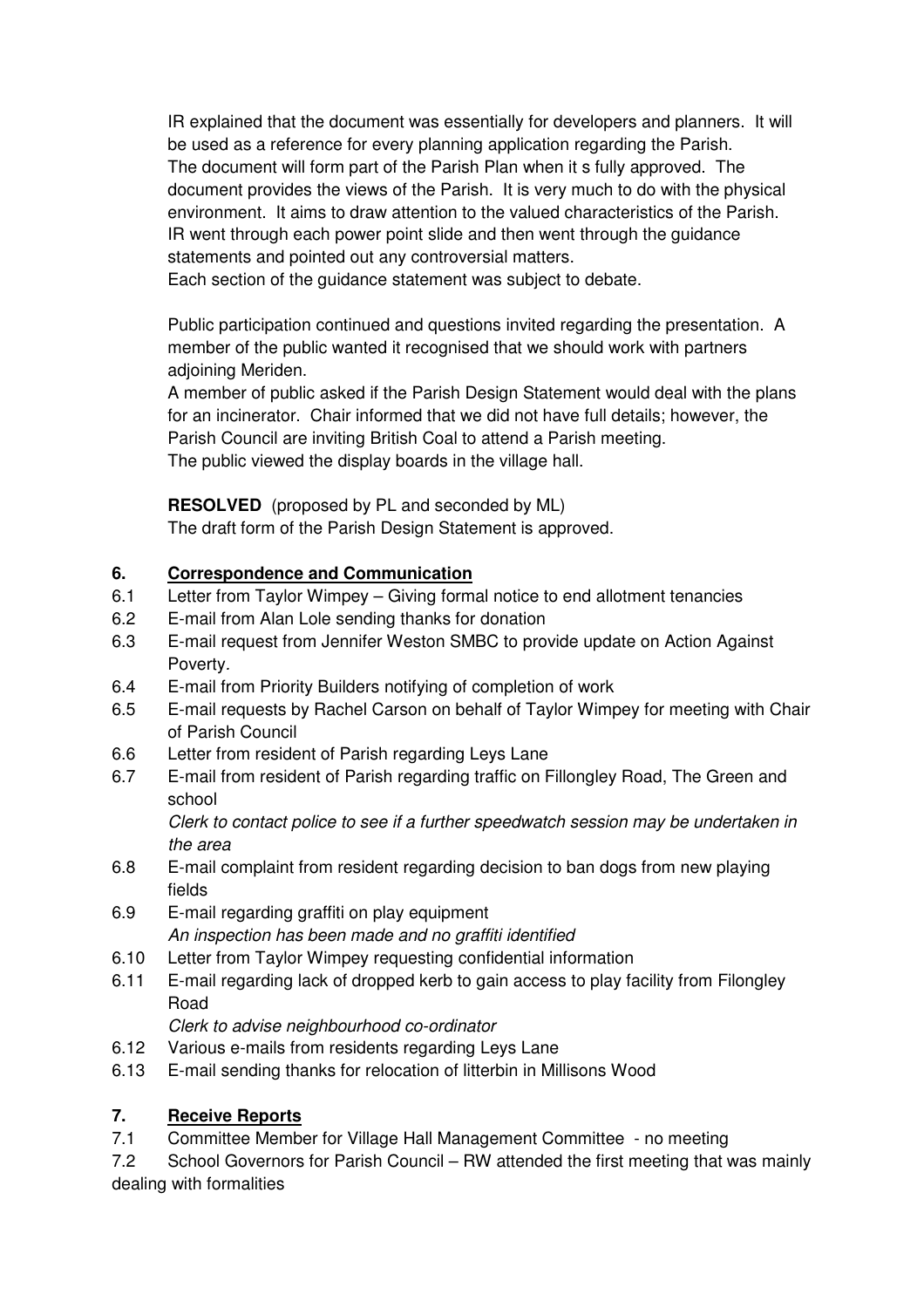7.3 Committee Member for War Memorial – no meeting, however PL has applied for road closure

- 7.4 Pool on agenda below
- 7.5 Allotment Representative- on agenda below
- 7.6 Footpaths/Forum no meeting, however Tarmac have now installed new dog bins.

Clerk to send a letter thanking Tarmac for carrying out this work

- 7.7 Meriden Sands Working Group Change name to Mining Group
- 7.8 Conservation Committee RW confirmed that this has been suspended and there is a discussion taking place as to its efficiency
- 7.9 Local Strategic Partnership no meeting
- 7.10 Police Rural Assembly suspended at present
- 7.11 Solihull Area Committee no meeting
- 7.12 Tree Wardens no meeting
- 7.13 Parish Plan update provided in presentation
- 7.14 Community Surgery two residents attended. One had issue over the traffic in Leys Lane and the hedgerow; the other queried when the xcerscape equipment is due for installation at the playing fields
- 7.15 Joint Councillor Surgery no residents
- 7.16 Community Speed Watch no volunteers
- 7.17 Football Sessions Meriden Rovers Saturday Mornings all progressing well

## **8. Village Matters**

8.1 **Pool** – Update from Clerk and consideration of funding of tree stump carving

Clerk has spoken to Bruce Brant regarding the cost of works to enable funding applications to be made. BB has advised that he will get in touch with highways and get this information as a matter of urgency. There are specialist areas that highways may not be able to quote upon and I have said that if they could quote upon the areas that they can, could we receive this as soon as possible.

The cost of the tree stump carving is approximately £1500. Parish Council considered funding the carving. It was agreed that there was no monies in the budget and other matters needed to take priority.

## 8.2 **Maxstoke Lane/Hampton Lane development – Update**

 8.2.1 The Parish Council received an update of the new playing fields in Hampton Lane. Consideration was given for the purchase of various sundry items **RESOLVED** 

That the additional purchases are approved

8.2.2 Considered the revised Licence Agreement. A meeting was held with SMBC and the Licence has been revised.

## **RESOLVED**

That the Licence is approved and executed

8.2.3 To approve installation of CCTV in accordance with Option A set out by SMBC in their e-mail sent Fri 29<sup>th</sup> July 2011

# **RESOLVED**

That the cost is approved, however a further breakdown of the costs is required 8.2.4 Considered further action for byelaw to ban dogs

## **RESOLVED**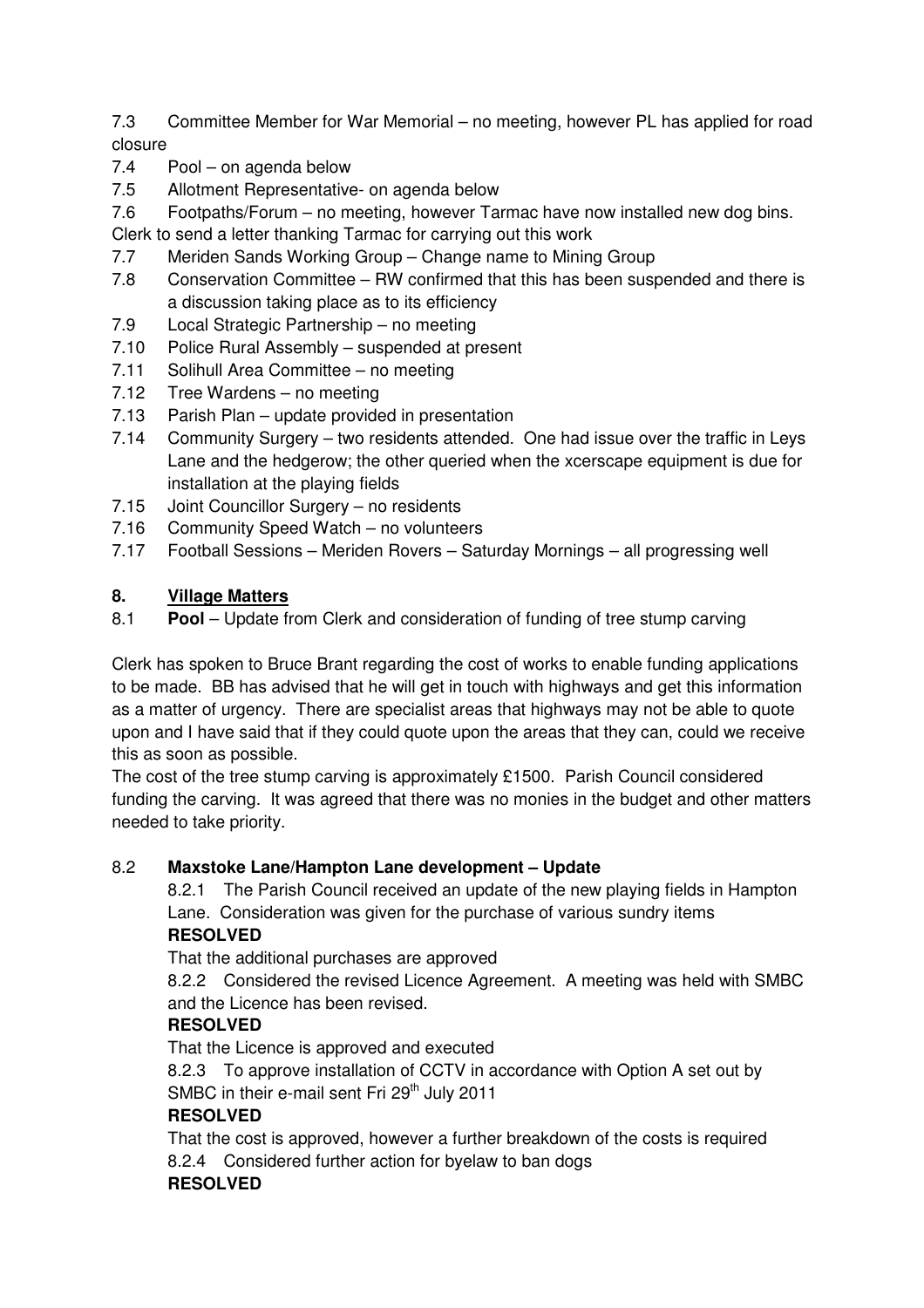That the Parish Council seeks a byelaw to ban dogs at the playing fields in Hampton Lane

 8.2.5 Considered and approve the purchase of a television licence **RESOLVED** 

That a television licence is obtained and payment is made by direct debit

8.3 **Alan Lole –** The Parish Council considered the request and the guidance issued to local authorities. It was agreed that no decision is to be made.

# 8.4 **New National Planning Policy Framework –** To consider briefing document and

# approve response required by 17<sup>th</sup> October 2011

# **RESOLVED**

That the Councillors shall forward comments to RW who will gather comments and respond on behalf of the Parish Council

# 8.5 **Leys Lane**

8.5.1 Parish Council considered recent communication and position regarding allotments;

8.5.2 Parish Council considered course of action taken and correspondence sent;

8.5.3 Parish Council considered future course of action

# **RESOLVED**

All correspondence and action to date was approved. As to future action, the Parish Council shall instruct a planning consultant with a cost ceiling of £800.00

8.6 **Training –** To approve the attendance of new councillors to Induction Course and

payment of course fees and to consider and approve any further training courses **RESOLVED** 

# The course fees are approved for payment

8.7 **Tarmac –** Update following meeting with Tarmac regarding Mining

RW confirmed that the meeting is to be re-scheduled in October 2011

# 8.8 **Eaves Green Lane –** Update of Public Inquiry

No decision given

8.9 **Allotments –** To approve the repair of leak to the water tank and to consider instructing Brian Ball to maintain vacant allotments

# **RESOLVED**

Clerk to instruct repairs to water tank

8.10 **School Crossing Patrol –** To consider e-mail from SMBC and any response to be sent to SMBC regarding withdrawal of lunch time cover

# **RESOLVED**

That it is left to the school to comment

8.11 **December Meeting –** To consider and agree the change of the Parish Council Meeting in December from Wednesday  $14<sup>th</sup>$  December to Monday  $12<sup>th</sup>$  December due to clash with PPAG meeting. Clerk advised that the village hall is not available on  $12<sup>th</sup>$ December.

# **RESOLVED**

That the meeting shall remain to be held on Wednesday  $14<sup>th</sup>$  December due to lack of availability of village hall

8.12 **Showell Lane** – Clerk provided details of temporary works to be undertaken on behalf of Severn Trent **–** Temporary road closure scheduled to take place.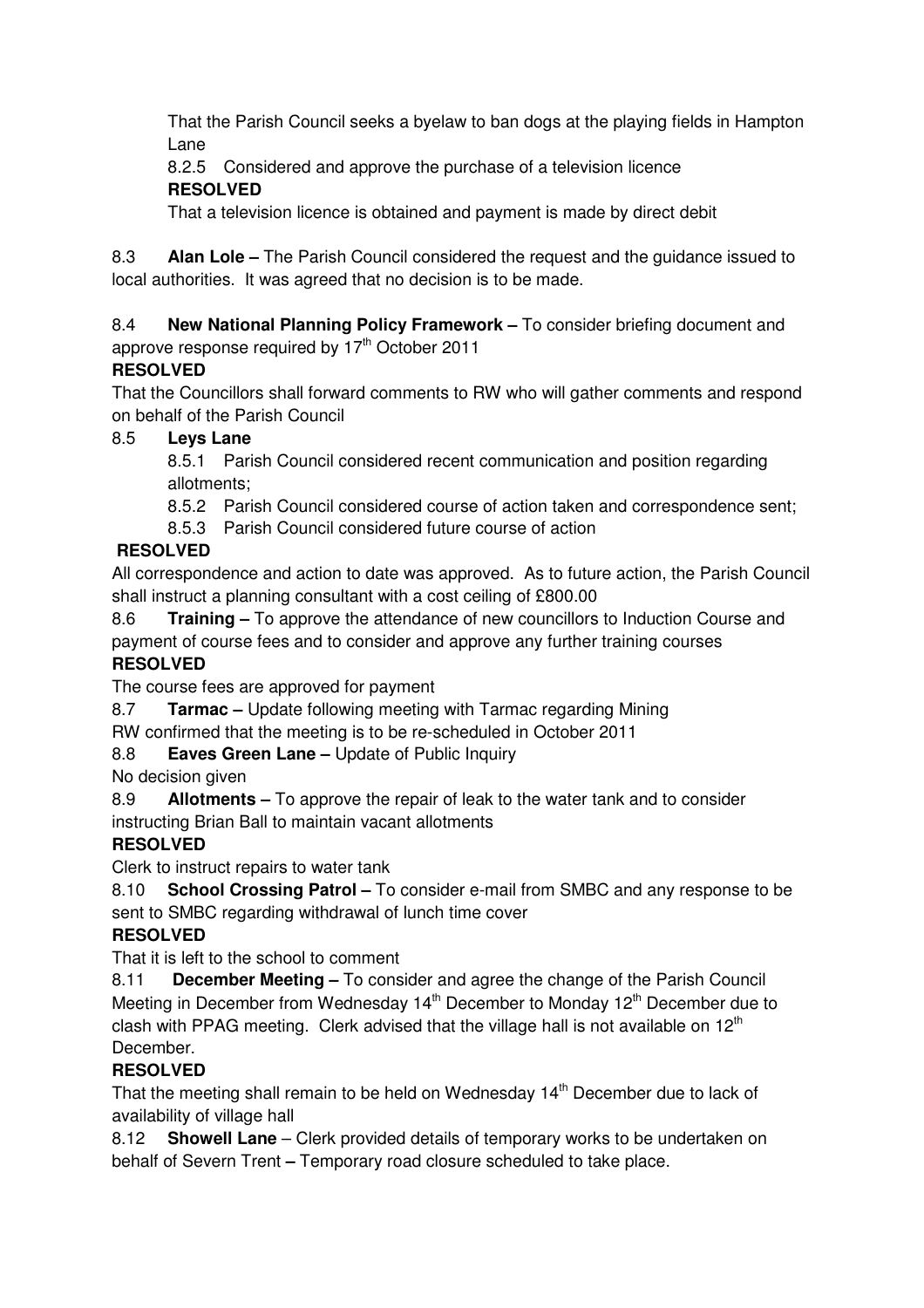8.13 **Annual Meeting WALC** – To be held on 27<sup>th</sup> October 2011 at 7.30pm, Shire Hall, Market Place, Warwick. RW to attend on behalf of Parish Council

8.14 **Parish Council Meetings 2012** – To consider list of dates for 2012 meetings and approve dates

## **RESOLVED**

That the dates proposed for 2012 are approved

8.15 **Direct Debit –** To consider and approve the setting up of a direct debit for the payment of Orange phone bill – Mrs M.Lee wireless connection

## **RESOLVED**

That a direct debit is set up to make payment of phone bill

8.16 Clerks expenses – mileage

#### **RESOLVED**

The mileage expenses are approved

#### **9. Planning Matters**

**9.1 PAP/20100584 Club Spice 45 Limited, A45 Birmingham Road, Meriden CV7 7JT –** Appeal to the Planning Inspectorate in respect of proposal to be decided by written representations

## **Comments: reiterate original comments**

**9.2 Appeal 23 Strawberry Fields, Meriden CV7 7SA –** Appeal to Planning Inspectorate following issue of enforcement notice

## **Comments: reiterate original comments**

**9.3 2011/1296 Old School House, 200 Main Road, Meriden, CV7 7NG** - Works to horse chestnut tree (TPO 2002 no. 607) to ensure retention of healthy tree, some works to roots in car park to reduce tripping hazards to pedestrians

**Comments: The Parish Council objects to the tree roots being disturbed and suggests that measures are taken to protect the roots such as fencing/walling** 

#### **9.4 2011/1226 Heart of England Club, Berkswell Road, Meriden CV7 7LB** -

retrospective application for replacement of 10 lighting poles with 8 new lighting poles 5m high (resubmission of planning application 2011/446)

## **Comments: neighbour notification**

**9.5 2011/1274 Pea Stockings, Showell Lane, Meriden, CV7 7JJ** - Raise gables and roof alterations to form larger first floor space with addition of side gable end window and front window and porch extension

## **Comments: neighbour notification**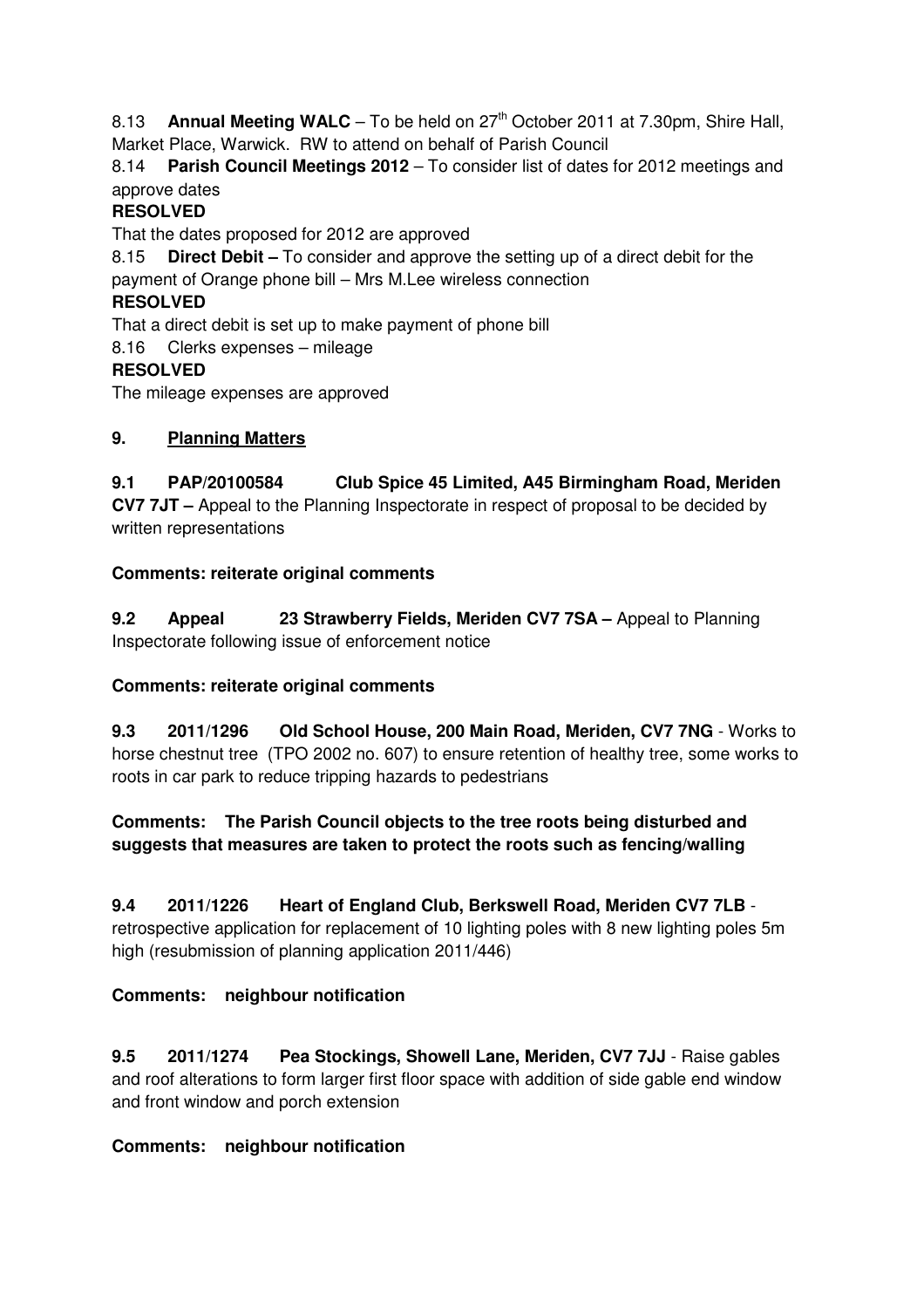**9.6 2011/1374 Why Not, Showell Lane, Meriden, CV7 7JJ** - Ground floor side extension to extend hallway, form 2 No. bedrooms with en-suites and wardrobes, plus form an en-suite and wardrobe extension to an existing bedroom

## **Comments: neighbour notification, however the Parish council would also like investigation over the percentage increase from the original footprint**

**9.7 2011/1396 Fentham, Church Lane, Meriden, CV7 7HX -** Erect replacement frontage walling and new timber gates

## **Comments: neighbour notification**

**9.8 2011/1427 20 Bonneville Close, Millisons Wood, CV5 9QH** - Ground floor rear extension to form a utility room

## **Comments: neighbour notification**

**9.9 2011/1258 23A Meriden Park Homes, Main Road, Meriden, CV7 7LA -** Reduction of lower branches on Yew Tree of up to 1 metre that are overhanging roof of mobile home, plus removal of all deadwood on tree

# **Comments: Leave to tree officer to report**

## **10. Accounts & Governanace**

a) **Clement Keys - Annual Return 2010/2011 –** An unqualified audit opinion has been given for Annual Return 2010/2011. The closure notice has been displayed and the matters arising set out in Clement Keys letter were read out.

# **RESOLVED**

That the accounts are approved for payment.

# **11. Date of Next Meeting**

The next Parish Council Meeting is on Monday 24<sup>th</sup> October 2011 at 7.30pm in the Village Hall.

There being no further business, the Chair thanked everyone for attending and declared the meeting closed at 9.50pm.

**Chair: \_\_\_\_\_\_\_\_\_\_\_\_\_\_\_\_\_\_\_\_\_\_\_\_\_\_\_\_\_\_\_\_\_\_\_\_\_** 

**Date: \_\_\_\_\_\_\_\_\_\_\_\_\_\_\_\_\_\_\_\_\_\_\_\_\_\_\_\_\_\_\_\_\_\_\_\_\_**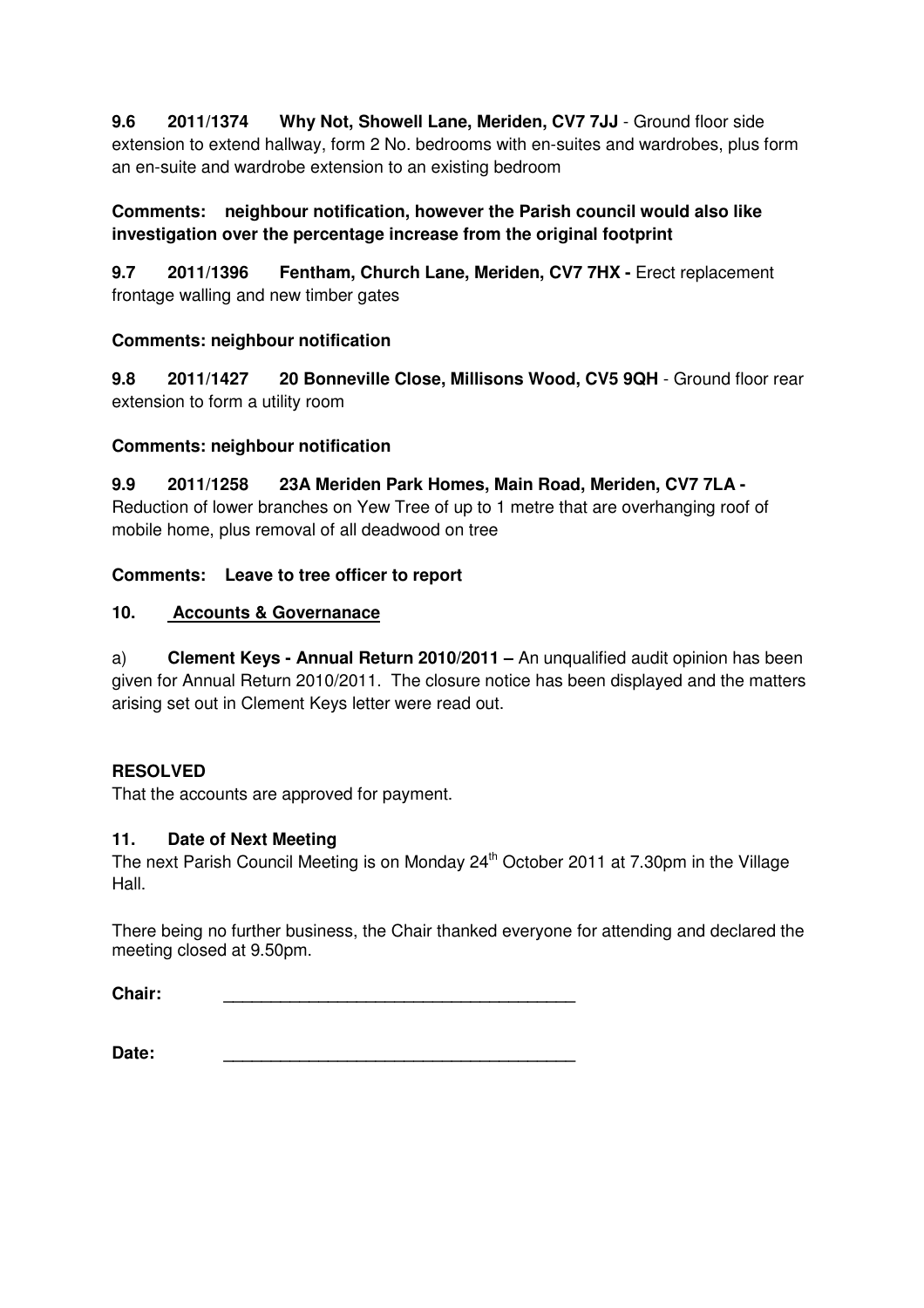## POWER POINT SLIDE SHOW



Meriden Parish Plan Action Group

# Meriden Parish Design Statement

- What it is and what it's for
- The scope
- Why it's important
	- Meriden Parish Plan
	- Solihull's Local Development Framework
	- Government changes to planning
	- Our local voice on planning matters
- Written principally for planners and developers – hence some jargon! Sorry!